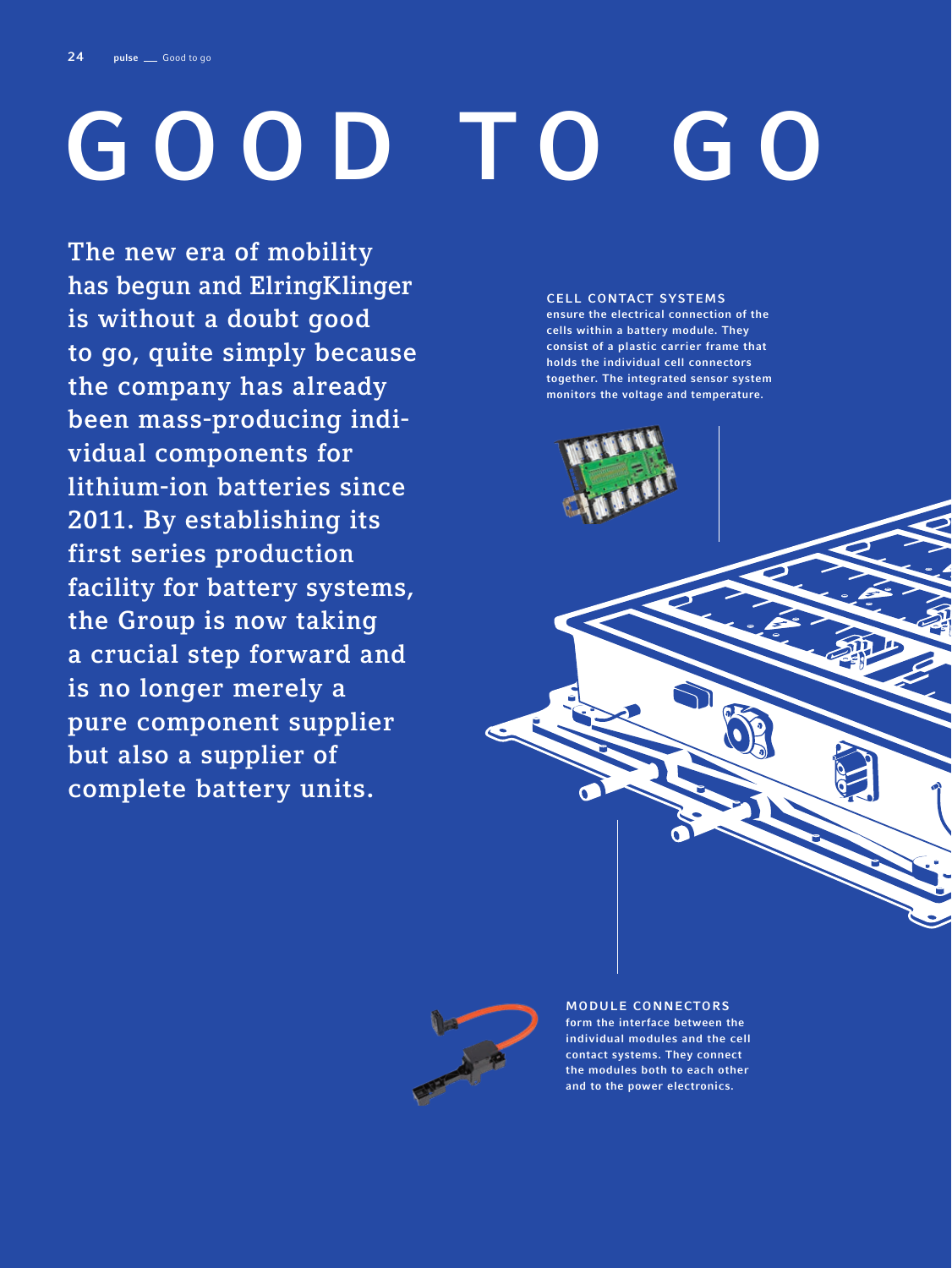

## CELL CONNECTORS

carry current between the individual cells of the module. The aluminum connectors have the appropriate crosssection for optimal current carrying capacity.



# METAL-ELASTOMER GASKETS

in a puzzle design are an effective solution for large flanges such as those of battery pack housings. Joining the individual gaskets together reduces the space required during storage and shipping in comparison with their size in installed condition.

# PRESSURE EQUALIZING ELEMENTS compensate pressure differences that occur in the battery pack housing with regard to temperature differences or when driving uphill and downhill, for instance.





# BATTERY MODULES

from ElringKlinger can be joined together to form overall systems with a voltage level of up to 800 V and can be used in numerous configurations in battery pack sizes from 2.2 to 60 kWh.

# PRISMATIC CELL HOUSINGS

and cell cover modules make a significant contribution to the high power density and safety of prismatic lithium-ion cells. They have integrated safety devices for overpressure, overcurrent, and excessive temperatures.

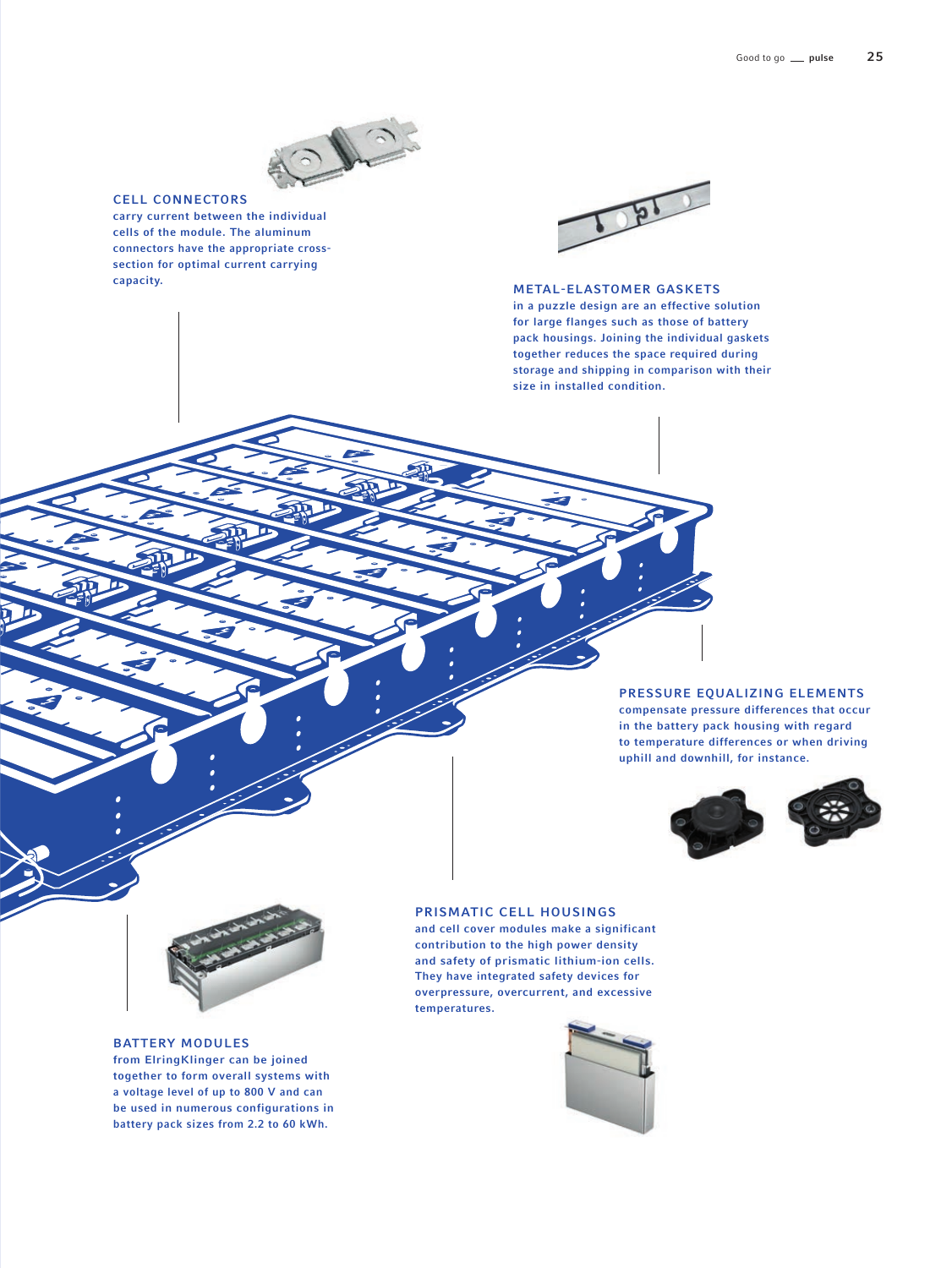Moreon the heart of a vehicle no longer beats in the location in which it has functioned perfectly for over 100 years, this is obviously due to a major change that effects vehicle technology as a whole. It is a change that ElringKlinger recognized two decades ago. Since then, the company has been undertaking development work in the field of alternative drive systems, irrespective of technology. With a small organizational unit that acts like a start-up within the company, the Group commenced fully automated series production of the cell contact system for lithiumion batteries – the first product for battery-powered electric vehicles – back in 2011 and gathered valuable experience in what was then a completely new drive area for ElringKlinger.

Over the next few years, the company dedicated large parts of its development know-how to battery technology, with a clear objective: demonstrating not only component but also system expertise – because the individual components can only be technologically perfected if the systems are understood in full. Extensive market research work that was undertaken in advance delivered the necessary framework data concerning flexibility, performance, size, and costs. One thing is certain: an efficient energy storage concept that is durable and optimized with regard to both installation space and costs is crucial to the universal acceptance of battery-powered vehicles. A battery concept tailored to the respective vehicle also directly affects the characteristics of an electric vehicle and therefore the benefit to the consumer.





ElringKlinger is good to go to in helping to structure this technological revolution with its high-performance product solutions. The newly developed ElringKlinger standard module forms the basis of ElringKlinger battery packs. With a voltage level of up to 800 V, individual modules can be connected as required in the vehicle and be used in various configurations in battery pack sizes from 2.2 to 60 kWh – an innovation that is triggering profound structural changes in the ElringKlinger Group. For instance, the high demands on cost-effectiveness but also on the sustainability of the overall system necessitate holistic thinking and close cooperation between various areas of the company. While projects used to be initiated by Development, Sales, and Logistics employees, project managers, Purchasing, the production plants, Industrial Engineering, Supplier Management, and Testing are now also involved in e-mobility projects from the word go. After all, complex large-scale projects can only be realized in the shortest space of time through close interaction. In terms of system procurement, a variety of special machines, joined end-to-end to form a large assembly line, are also required to manufacture the systems.

The industrialization experts at ElringKlinger are responsible for setting up the first production system for battery systems.